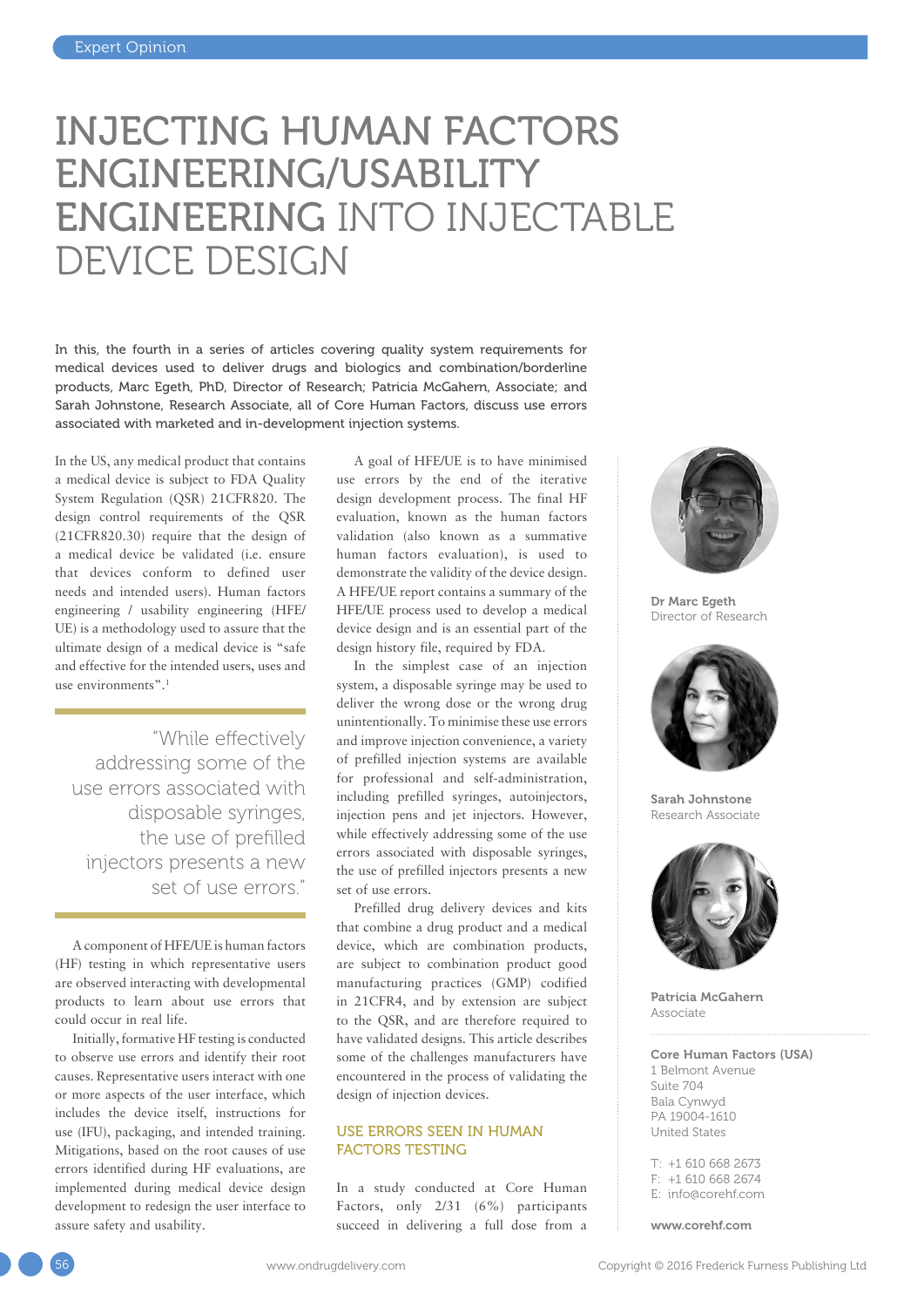currently-marketed rescue injection kit that included a prefilled diluent syringe.2 Some participants injected the diluent only, not realising they needed to reconstitute the drug powder in the vial that was included in the kit. This included participants who had previously received training, and those who had the IFU available. Had the diluent syringe not come prefilled, it is unlikely that participants would have injected with an empty syringe, rather the fluid visible in the syringe provided a misleading cue that the syringe was ready for injection into the body. In the same study, other participants bent the needle attempting to insert the needle through the vial cap, not realising that the vial needed to be uncapped before use. Because there was only one needle included, the entire system was then unusable and there was no way for users to recover.

Some manufacturers produce syringes that include unit markings on their barrel that are specific for a particular drug and that are intended to simplify drug administration. However, users may not realise that the graduation markings on the syringe barrel are specific to that drug. This can lead to drug overdoses. With insulin for example, users may draw highly potent U-500 insulin into a syringe with markings intended for use with U-100 insulin.3 This can lead to a five-fold overdose of insulin because if filled to the "50 units" line on the syringe, there would actually be 250 units of insulin in the syringe. Similarly, users believing they are using syringes with scales printed for insulin units have given ten-fold overdoses of insulin when they accidentally used similarly-packaged and -coloured syringes for the diagnostic tuberculin4 (see Figure 1).

The insulin syringe confusion was caused by two products that were in some ways too similar to each other. At the same time, if a new technology is too different, users might not know how to use it or might not be confident in its use. For example, in our usability labs at Core, we have seen that using a prefilled autoinjector can lead to overdoses when users are unsure if the first dose was successfully injected and thus repeat the injection. What a user expects a device to do is intimately linked to how the user will interact with the device. When user expectations do not match the reality of the device design, use errors may occur.

Novel device mechanisms implemented to improve the safety and usability of the injection experience can introduce a



Figure 1: U-100 insulin-specific syringes (top), and generic syringe with 25-gauge needle for e.g. tuberculin (bottom). (Images created by Amanda Shames, BFA)

"Explaining how products work in the IFU can mitigate some usability issues. However, some users have poor literacy, some do not bother reading the instructions, and others forget what they read after a short period of time. Some users only look at the pictures, others only read the words."

completely different set of use errors. Issues seen with early device designs include the following:

- Auto-injectors do not make the expected "click" sound leading to uncertainty over injection success
- Auto-injectors "click" twice, leading users to assume mistakenly the first click signalled that the injection was complete
- Labelling text too small, leading participant to not notice crucial warnings
- Printed dosing scale does not match user needs for dosing, users are not used to new units of measure, or users need gradations for dosing smaller than are marked and have difficulty with fractional doses
- Users confuse training devices for injection devices
- Users are not sure how hard to press injection device buttons, leading to wasted medication, by pressing too hard too early
- Users are not sure which end of an autoinjector has the needle, leading to injections into thumbs when trying to push a button on the opposite end
- Tactile or auditory feedback from the device is too strong leading users to be startled and drop the device.

#### INSTRUCTIONS FOR USE

Explaining how products work in the IFU can mitigate some usability issues. However, some users have poor literacy, some do not bother reading the instructions, and others forget what they read after a short period of time. Some users only look at the pictures, others only read the words. Because of this, IFU are considered the least effective strategy for mitigating use errors. Nevertheless, IFU are an important part of the user interface. As part of the user interface, IFU must be validated.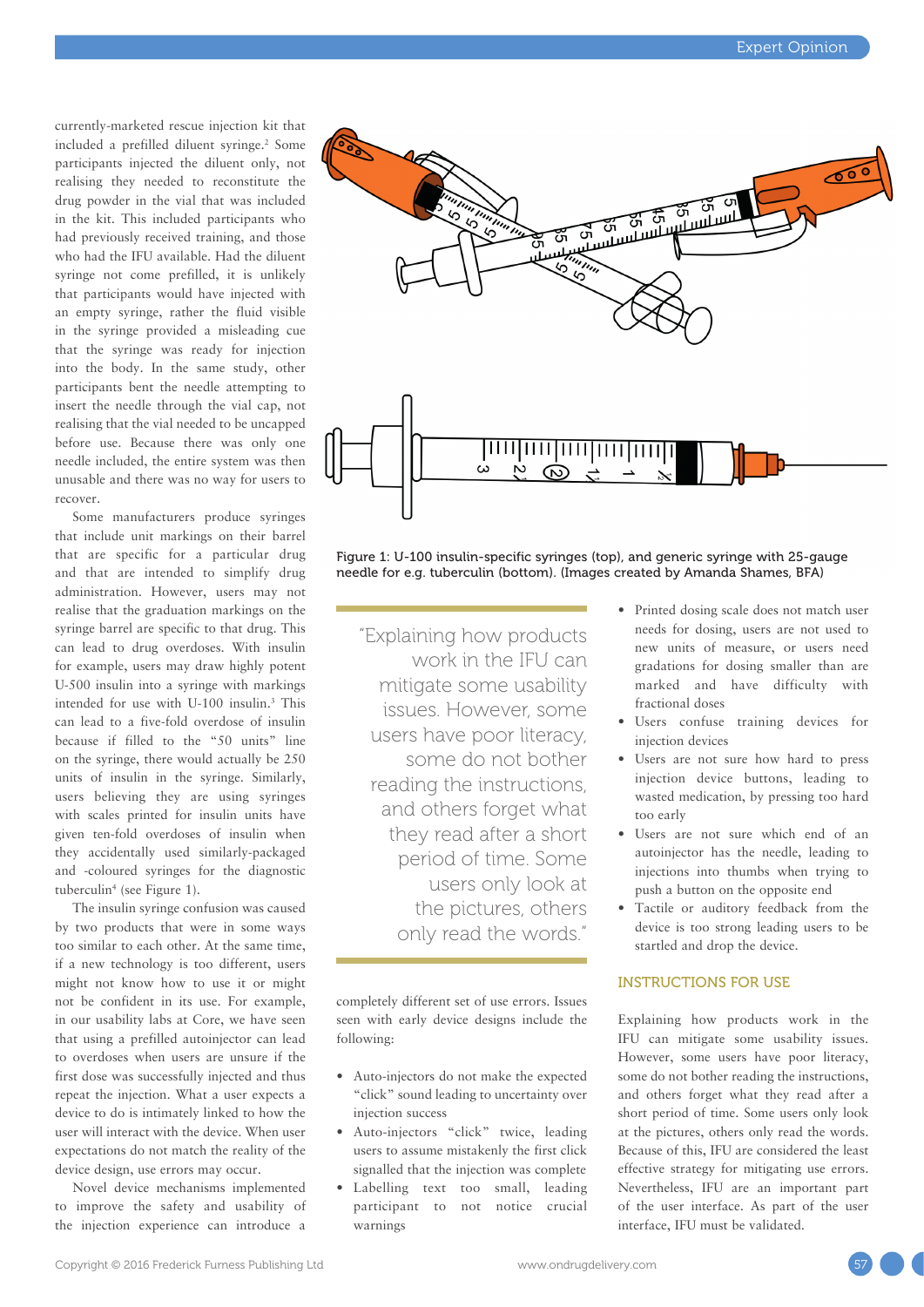Consider the figures and instructions shown in Figure 2, which are based on actual product figures and instructions (note that each has been re-drawn to avoid disclosing the particular product depicted).

Which side should be twisted according to Figure 2a, and which way? Unintentionally, the arrow is an ambiguous optical illusion. Is the light grey part in front of the black part so the twist is away from the reader, or is the black part in front so the twist is towards the reader? Does it matter, or is it just a minor inconvenience to twist the wrong way at first? Some devices can have internal mechanisms that can be disrupted if turned in the wrong direction, such that afterwards, re-screwing in the correct direction does not undo the damage. This can lead to incorrect dosing completely undetected by the users.

Figure 2b does not show Step "1" (number one, the first). This is step "I" (not the roman numeral but the letter, the ninth), which happened to be placed on the upper-left corner of page two, the backside of the instructions. Some participants in human factors evaluations start on the second page, thinking Step "I" was Step "1", and proceed to inject, thereby skipping key preparation steps A-H. This is the kind of usability issue that can be hard to detect without user testing. A graphic designer looking at images on a computer screen might not realise that down the line the size of the printed page could push this particular step to the start of the next page and appear as a "1" – when working with an alphabet, it might be hard for a graphic designer to see the "I" as anything but a letter. A key benefit of including user testing in the design process is detecting use errors that would otherwise be hard for designers to predict. Applying BF Skinner's maxim on the role of test subjects in experiments, "the rat is always right," designers need to address the use errors that participants encounter, however improbable they might seem a priori, because they point to real ways in which real people might hurt themselves in real life.

The part of the body is also unclear in Figure 2b. We have seen ambiguous



Twist the cap off.



Follow your doctor's instructions about appropriate injection sites



Dispose of the syringe and the needle according to your local regulations



### Inject medication at a 45-90 degree angle into the skin.

Figure 2: Example figures and instructions based on actual product figures and instructions. (Images created by Amanda Shames, BFA)

illustrations lead participants to inject in locations not intended by the manufacturer.

In Figure 2c, some participants in user testing assumed the black and white line drawing was a standard trash can, whereas the intention of the diagram was to depict a sharps container.

It can be hard for some users to grasp what Figure 2d is trying to convey. The graphic of the angle is superimposed on skin, but it is not lined up with the skin because the skin is pinched. The syringe looks like it is going in to something at greater than a 45° angle because of the orientation of the bold lines. However, looking closely at the fainter lines, the syringe truly is going into the skin at a 45° angle relative to the surface of the skin.

#### SUMMARY AND CONCLUSION

The HFE/UE process aids medical device developers in improving their designs to meet the needs of users better and to satisfy crucial design control requirements. The method of observing representative users handle prototype products under conditions simulating real-life conditions has the proven ability to predict real-life user difficulties. The process is iterative and focused on the user perspective, such that every aspect of the user interface is tested and validated for safety and usability by the people who would use the device in their daily lives.

It is a common result in HFE/UE testing that designs that seem reasonable to engineers and designers (like a superimposed diagram explaining what angles are) turn out to have flaws that are first exposed only upon user testing. Indeed, it is for finding these "surprise" issues that FDA requires HFE/UE testing to support submissions. HFE/UE encourages early user testing of prototype devices, so manufacturers know early on in product development the sort of errors users are prone to experience. In this way, design safeguards can be introduced in advance of validation testing.